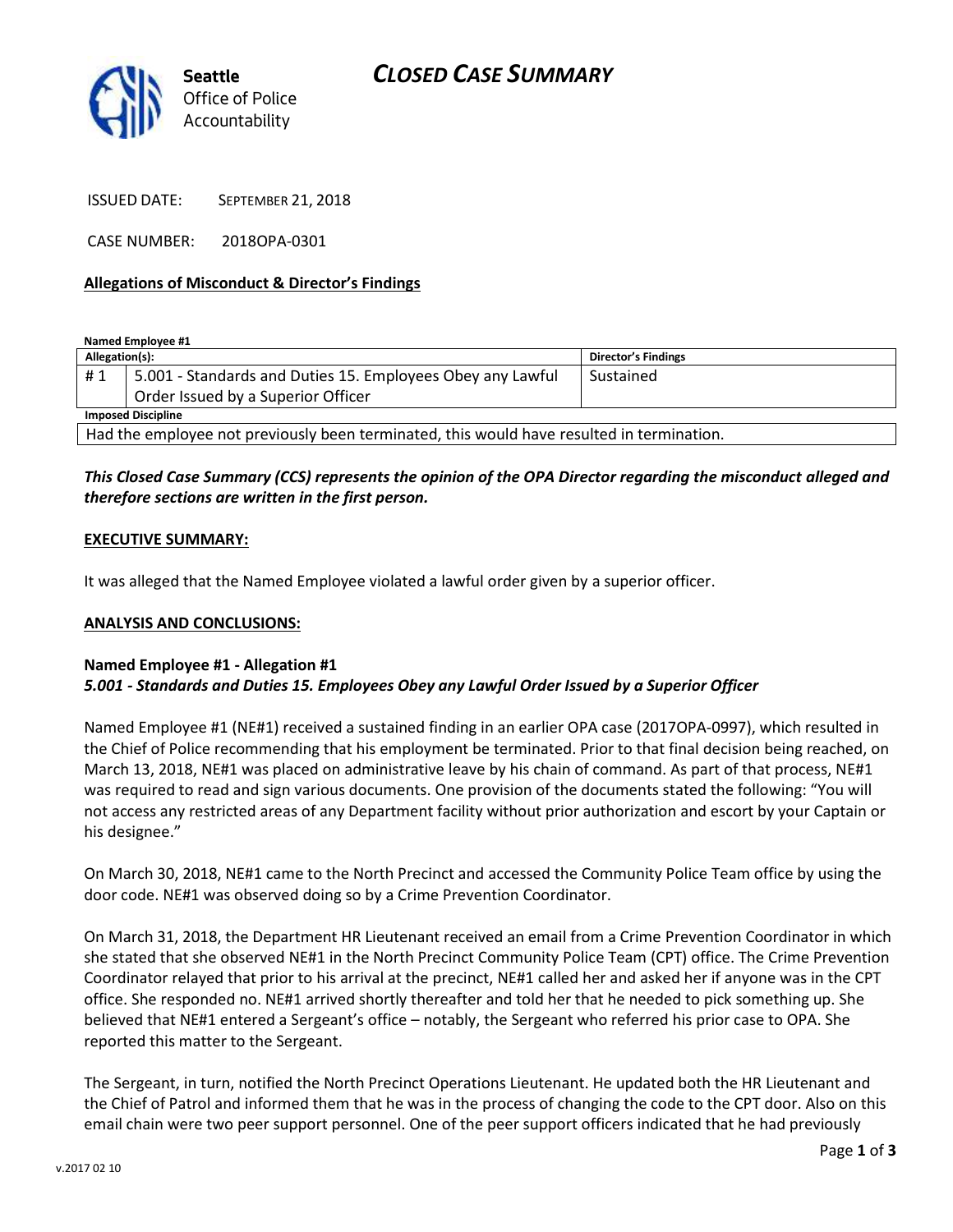

**Seattle** *Office of Police Accountability*

# *CLOSE CASE SUMMARY*

OPA CASE NUMBER: 2018OPA-0301

accompanied NE#1 twice throughout the precinct to access personal property and documents. He further stated that he thought NE#1 "understood that he needed permission and to be escorted every time he wanted inside any SPD facility." The other peer support officer stated: "It is clear on the form [NE#1] signed when placed on ADMIN leave that he is not to enter any SPD facility without prior authorization and an escort."

The Operations Lieutenant further explained that there was a notice at the front desk of the precinct to not let NE#1 in "without command-level approval and an escort" but that the CPT office was across the street, only staffed by the Crime Prevention Coordinator on that date, and was accessible by a key code and without having to enter the precinct."

Based on this information, the HR Lieutenant referred this matter to OPA and this investigation ensued. OPA interviewed the Crime Prevention Coordinator who confirmed that the CPT office was a restricted area that was only accessible by authorized SPD employees with the proper key code. She was aware that NE#1 was not permitted to be at the CPT office and she knew that he needed approval and an escort to be anywhere within the precinct. She recounted that she was working alone at the office when she received a phone call from NE#1. He asked her if anyone was at the CPT office and, when she said no, he hung up the phone. She stated that he arrived at the office shortly thereafter and accessed the door using the code. She told OPA that she believed that NE#1 went inside of the Sergeant's office and that he was shuffling papers around. She stated that he then left and did not appear to take anything with him.

OPA also attempted to interview NE#1. At that time, he had already been terminated and was no longer entitled to Guild representation. As such, OPA called him directly. NE#1 answered and spoke to the OPA Investigator. The investigator asked NE#1 whether he would consent to an interview and NE#1 said that he would provide a statement, that the statement would be "brief," that he would "admit" to the allegations, and that he "did it." The investigator then asked NE#1 if he was appealing his termination from SPD and, when he said that he was, the investigator suggested that he seek advice before agreeing to be further interviewed. NE#1 and the investigator decided that the investigator would take a recorded interview from him the following day. Prior to the time set for the interview, the investigator was contacted by the Guild Vice-President who stated that the Guild would not send a representative for an in-person interview of NE#1 and that the Vice-President had provided NE#1 advice that any statement was voluntary and he was under no obligation to participate. The investigator called NE#1 at the previously agreed upon time, but NE#1 did not answer. The investigator left a message requesting a call back, but NE#1 did not respond and no further interview was conducted.

SPD Policy 5.001-POL-15 requires that Department employees obey any lawful order issued by a superior officer. The failure to do so constitutes insubordination. NE#1 received a lawful order to not enter any Department facility without pre-approval and without an escort. Here, a non-interested witness confirmed that NE#1 accessed a restricted area without meeting any of those pre-conditions and in a surreptitious manner. When he did so, NE#1 acted contrary to a clear order and, thus, violated this policy. I find that any argument by NE#1 that he was not aware of these restrictions is unsupported by the record. First, the paperwork clearly outlined the steps needed for him to properly access the precinct. Second, NE#1 abided by these steps on at least two other occasions. Third, NE#1 admitted that he acted contrary to the order and in violation of policy during his conversation with the OPA investigator.